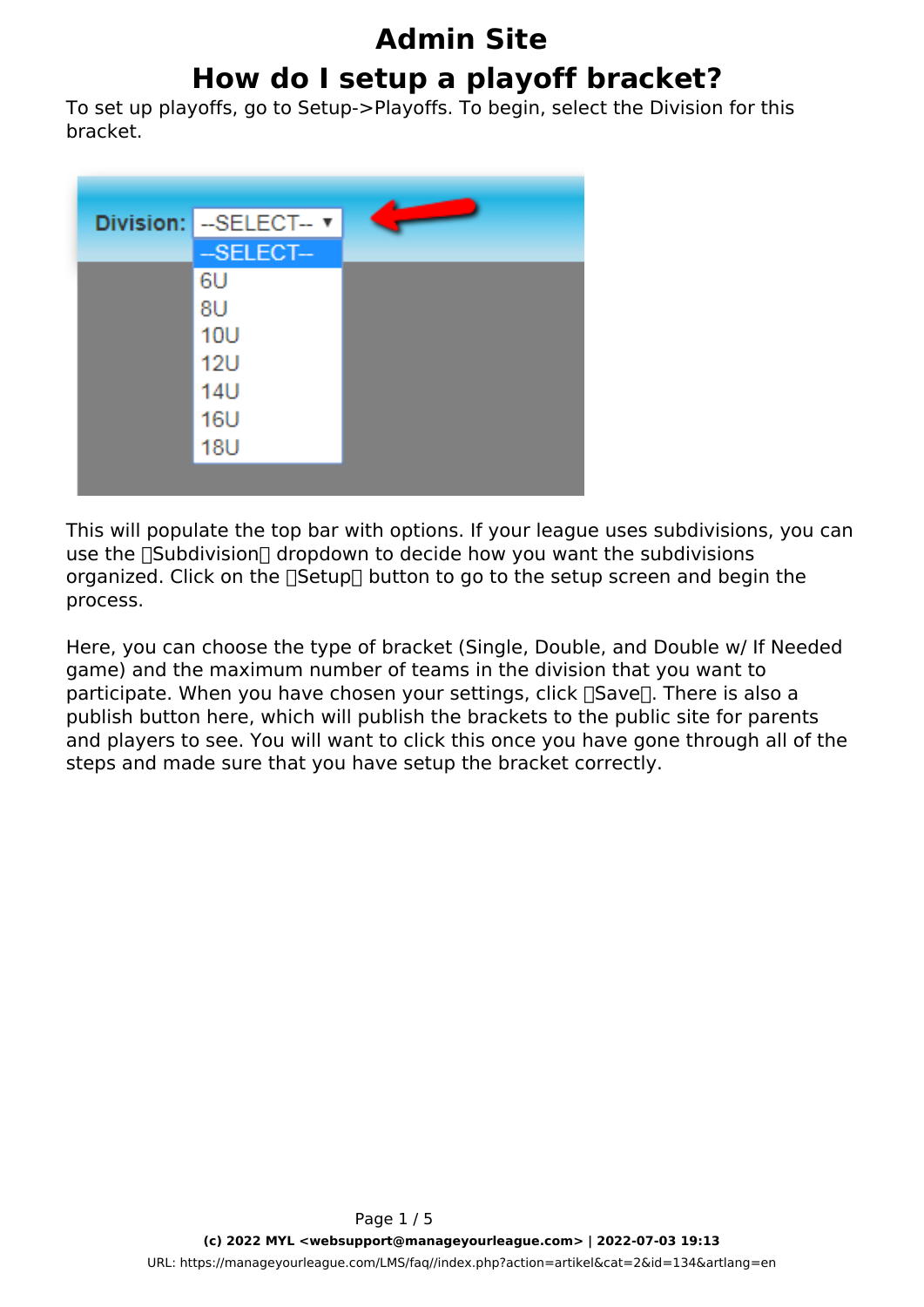

Click the  $\Box$ Seeding  $\Box$  button to go to the Seeding screen. Here, you can set up the seeding of the teams to determine which teams play each other as well as how they are placed in the bracket. You can click the Auto Seed button at the bottom, which will automatically seed the teams. If you wish to set this up manually, you can set the seeds by selecting the teams from the dropdowns. Once the seeding is set, click  $\Box$ Save $\Box$ . This will lock in the seeding and bring up a seeding list to the right.

> Page 2 / 5 **(c) 2022 MYL <websupport@manageyourleague.com> | 2022-07-03 19:13** [URL: https://manageyourleague.com/LMS/faq//index.php?action=artikel&cat=2&id=134&artlang=en](https://manageyourleague.com/LMS/faq//index.php?action=artikel&cat=2&id=134&artlang=en)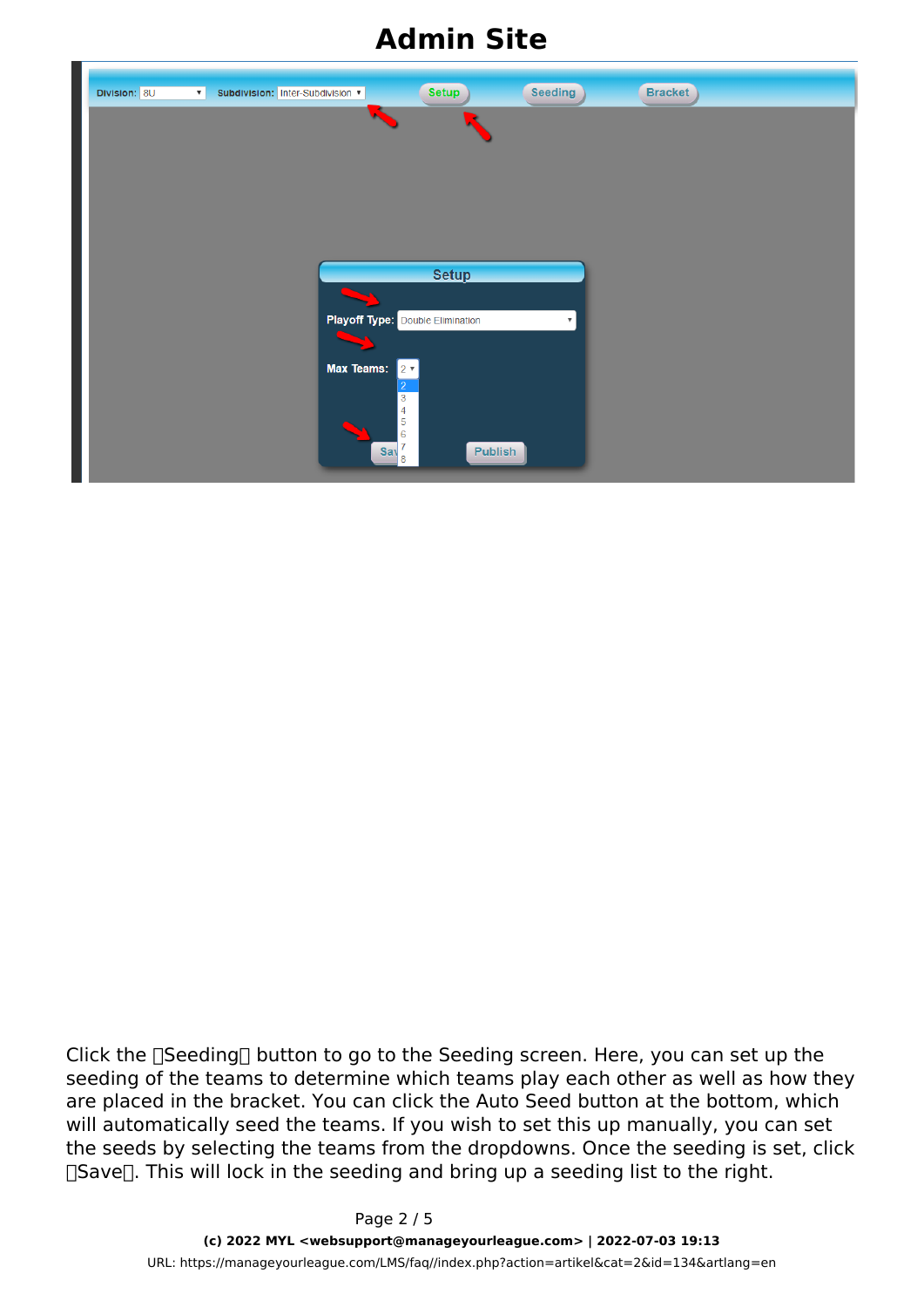You can also click  $\Box$  Reset $\Box$  to clear all existing seeding. Note: this will not clear out the existing games. You may have to regenerate the bracket and re-score games if necessary.



Once the seeding is set, you can click the  $\Box$ Brackets $\Box$  button at the top to show the playoff bracket. This page displays what the finished brackets will look like.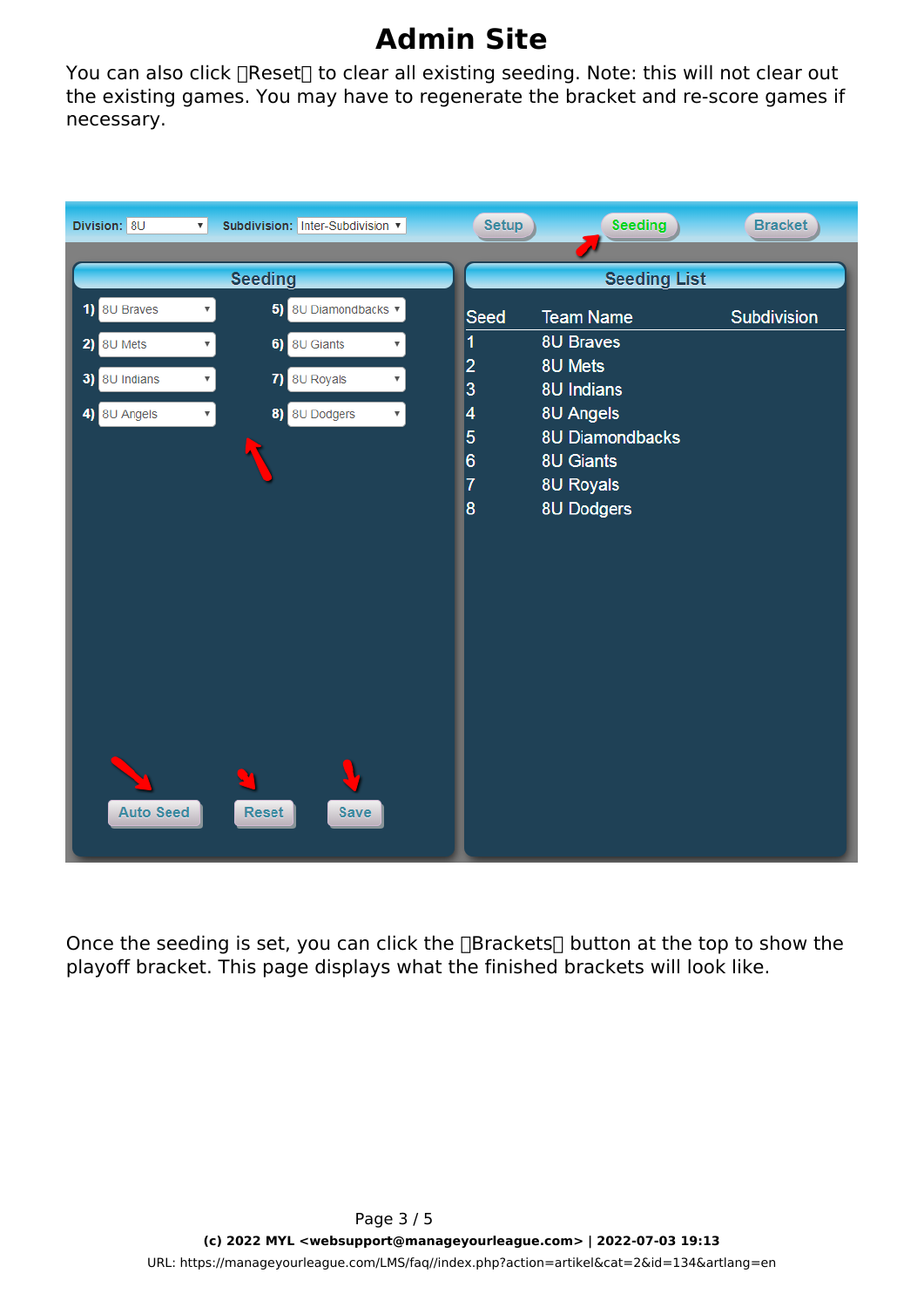|                          |                                                                                         |                                                                                                                                                              | <b>Bracket</b>                                                          |
|--------------------------|-----------------------------------------------------------------------------------------|--------------------------------------------------------------------------------------------------------------------------------------------------------------|-------------------------------------------------------------------------|
|                          |                                                                                         |                                                                                                                                                              |                                                                         |
| <b>TBD</b>               |                                                                                         |                                                                                                                                                              |                                                                         |
| Game 5 Score<br>Schedule |                                                                                         |                                                                                                                                                              |                                                                         |
| <b>TBD</b>               |                                                                                         |                                                                                                                                                              |                                                                         |
|                          |                                                                                         | <b>TBD</b>                                                                                                                                                   |                                                                         |
| <b>TBD</b>               |                                                                                         |                                                                                                                                                              |                                                                         |
| Schedule                 |                                                                                         | Game 8 Score<br><b>Schedule</b>                                                                                                                              | <b>TBD</b>                                                              |
| <b>TBD</b>               |                                                                                         |                                                                                                                                                              |                                                                         |
|                          |                                                                                         | <b>TBD</b>                                                                                                                                                   |                                                                         |
|                          |                                                                                         |                                                                                                                                                              |                                                                         |
|                          |                                                                                         |                                                                                                                                                              |                                                                         |
| <b>TBD</b><br>Game Score |                                                                                         |                                                                                                                                                              |                                                                         |
|                          |                                                                                         |                                                                                                                                                              |                                                                         |
| <b>TBD</b>               |                                                                                         | <b>TBD</b>                                                                                                                                                   |                                                                         |
| Schedule                 |                                                                                         | <b>Game Score</b><br><b>Schedule</b>                                                                                                                         | <b>TBD</b>                                                              |
|                          |                                                                                         | <b>Loser from Game 7</b>                                                                                                                                     |                                                                         |
|                          | Game 6 Score<br>Schedule<br>Loser from Game 5<br>Game Score<br><b>Loser from Game 6</b> | Subdivision: Inter-Subdivision ▼<br><b>TBD</b><br>Game 7 Score<br><b>Schedule</b><br><b>TBD</b><br><b>TBD</b><br><b>Game Score</b><br>Schedule<br><b>TBD</b> | <b>Seeding</b><br><b>Setup</b><br><b>Upper Bracket</b><br>Lower Bracket |

You can click the links on the games to change various settings for the games. The  $\Box$  Game $\Box$  link will let you edit the game itself, the  $\Box$  Score $\Box$  link will bring up a window which will let you score the games, and the  $\Box$ Schedule $\Box$  link will bring up a window that lets you schedule the game.



If you have a Lower Bracket, you can click on the Game numbers before teams have progressed to set which teams will play each other (i.e. You want the loser from Game 1 to play against the loser from Game 4 instead of the loser from Game 2).